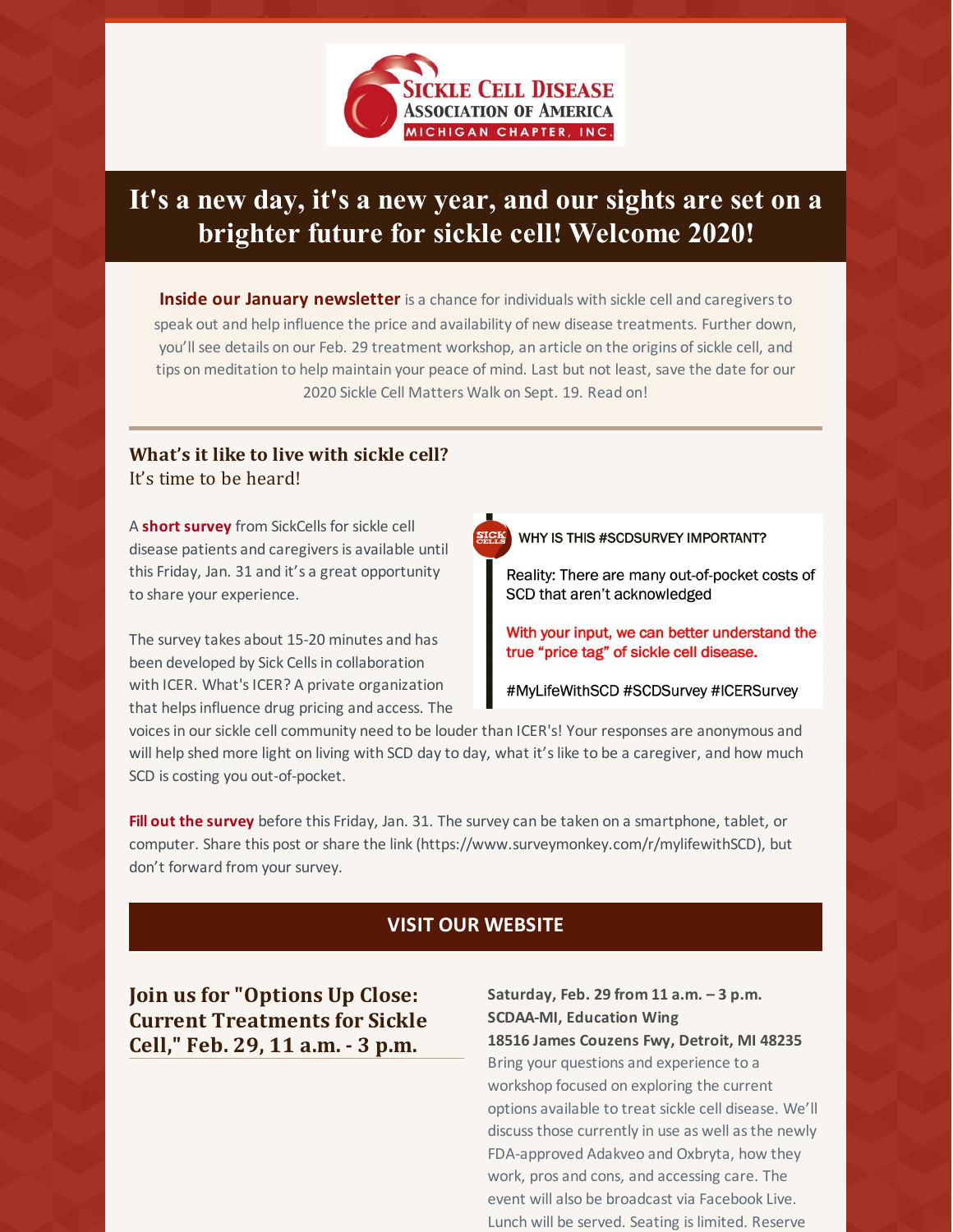#### Gene therapy for sickle cell disease



your space today.

**For additional [information](https://currenttreatmentsforsicklecell.eventbrite.com.) and to RSVP, visit** https://currenttreatmentsforsicklecell.eventbrite .com.

# **SENATE BILL 612 - PREAUTHORIZATION**

We're on it! SCDAA-MI staff and sickle cell advocates are traveling to Lansing, MI on January as part of the Health Can't Wait Coalition in support of SB612. The bill will help reduce red tape around preauthorizations and step requirements for medication. **Contact your state senator today and ask them to support the bill. Don't know who your legislators are? [Just](https://www.commoncause.org/find-your-representative/addr/) click [here](https://www.commoncause.org/find-your-representative/addr/) and fill in your address to find all your elected officials in one place.**

### **[ARTICLE:](https://www.nytimes.com/2018/03/08/health/sickle-cell-mutation.html) How One Child's Sickle Cell Mutation Helped Protect the World From Malaria - The New York Times**

*Blood cell artwork copyright The New York Times*





## **2020 SICKLE CELL MATTERS WALK, SEPT. 19 AT THE WRIGHT**

#### **Registration for our 2020 Sickle Cell Matters Walk opens March 19 at www.scdaami.org.**

This year's event takes place Saturday, Sept. 19, 2020 at the Charles H. Wright Museum of African American History from 9 a.m. – noon. Deborah Smith Pollard, SCDAA-MI Board Member and Co-host of"Sunday Morning Inspiration" on MIX 92.3 FM, isthis year's Honorary Chair. Serving as Honorary Co-Chair is our own "Dr. Z," Ahmar Zaidi, pediatric oncologist/ hematologist at the Comprehensive Sickle Cell Clinic at Children's Hospital of Michigan.

Our 2020 Walk features a special Warriors-only performance, crowning of our 2020 Junior Ambassadors, a salute to our Legacy Warriors (ages 50 and up), voter registration, and more. **Watch your inbox and our website for details coming soon!**

**Thank you** to everybody who contributed to